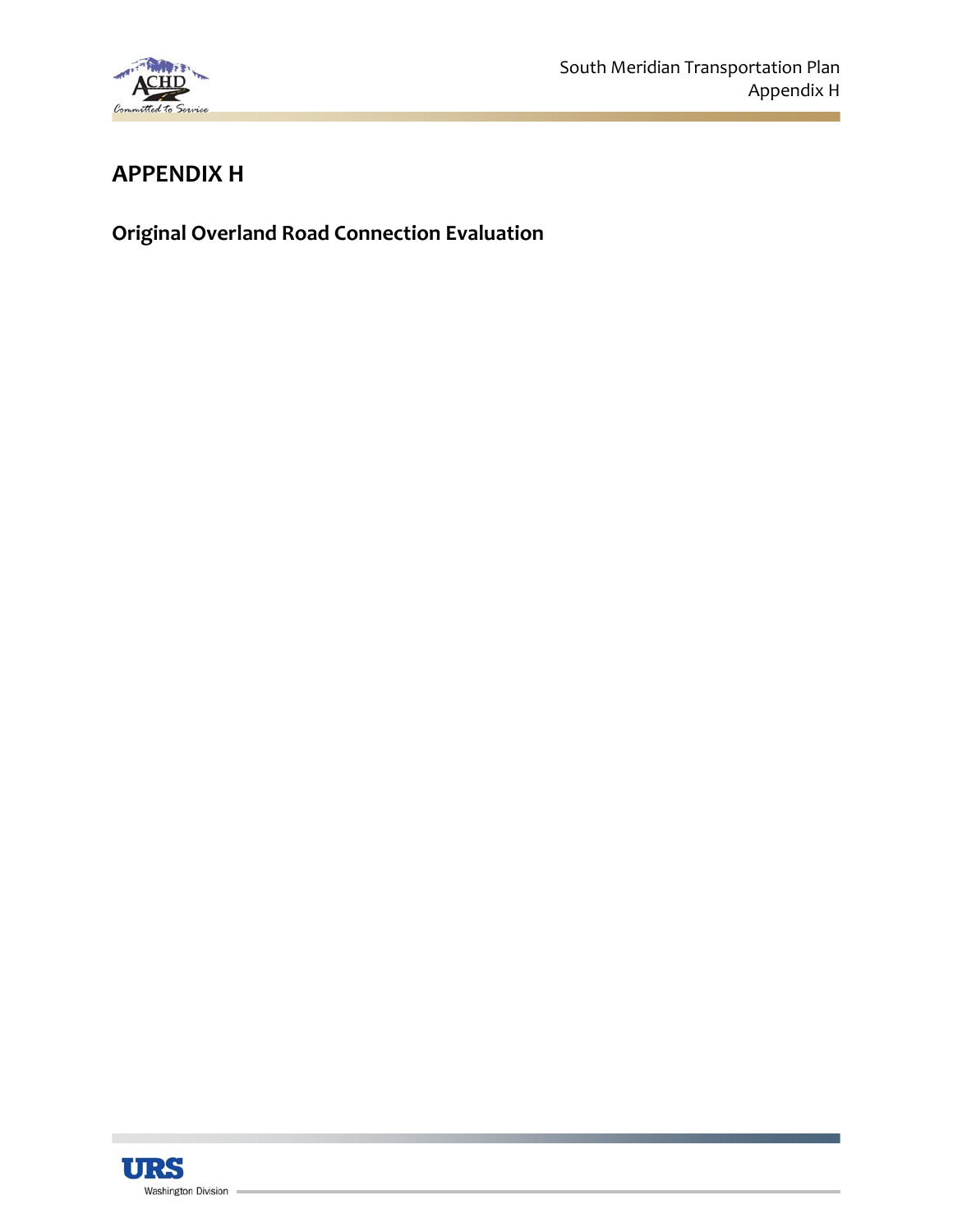

This Appendix investigates the original investigation of the proposed connection of Overland Road between Ten Mile Road and Black Cat Road from the original draft South Meridian Transportation Study Draft Final Report form August 2007. Two separate alignments were analyzed to determine the impact and assess the feasibility of this connection. Comments updating the information presented are provided in *italic* font.

## **Features, Constraints, and Activities**

The following are the physical features and constraints in the vicinity of the proposed Overland Road connection. The features are listed first and any constraints are described below. The features described are presented in **Figure 3** in the report.

- The existing Overland Road and Ten Mile Road intersection is situated close to the proposed Ten Mile Interchange. This close spacing is expected to present operational issues and limited capacity for traffic traveling on Ten Mile Road.
- The Overland Road and Ten Mile Road intersection is in an area of abruptly changing topography. A natural ridge exists in the vicinity with relatively large elevation changes in a small area. This topography makes constructing new roadway alignments and intersections difficult due to earthwork and right-of-way impacts associated with large cuts and fills.
- The historic Ridenbaugh Canal travels to the south of Overland Road. The canal travels along the top of the ridge and large fills have been placed in certain locations to maintain grade on the canal. The historic nature of the canal and the large elevation changes make crossing the canal difficult and prohibitive.
- Historic buildings currently exist at the old dairy on the northeast quadrant of the Overland Road and Ten Mile Road intersection. The existing farmhouse is situated quite close to the existing intersection.
- A large gravel pit is currently operating south of Overland Road east of Black Cat Road. The pit has extremely steep side slopes. The Ten Mile Interchange Specific Area Plan has met with the owners and determined that the pit will end operations in the next 5-7 years and it will be redeveloped as open space of some kind. The deep depression and steep slopes created by the pit operations present a need for large fills to construct a roadway across the gravel pit.
- The Tassa Subdivision exists northwest of the Overland Road and Ten Mile Road intersection. This subdivision is below the canal and close to the Overland Road and Ten Mile Road intersection. This position makes removing the current access and providing another one very difficult.
- Additional residential development exists west of Ten Mile Road. Impacts from a new adjacent roadway and altered access present challenges to the Overland Road Connection.

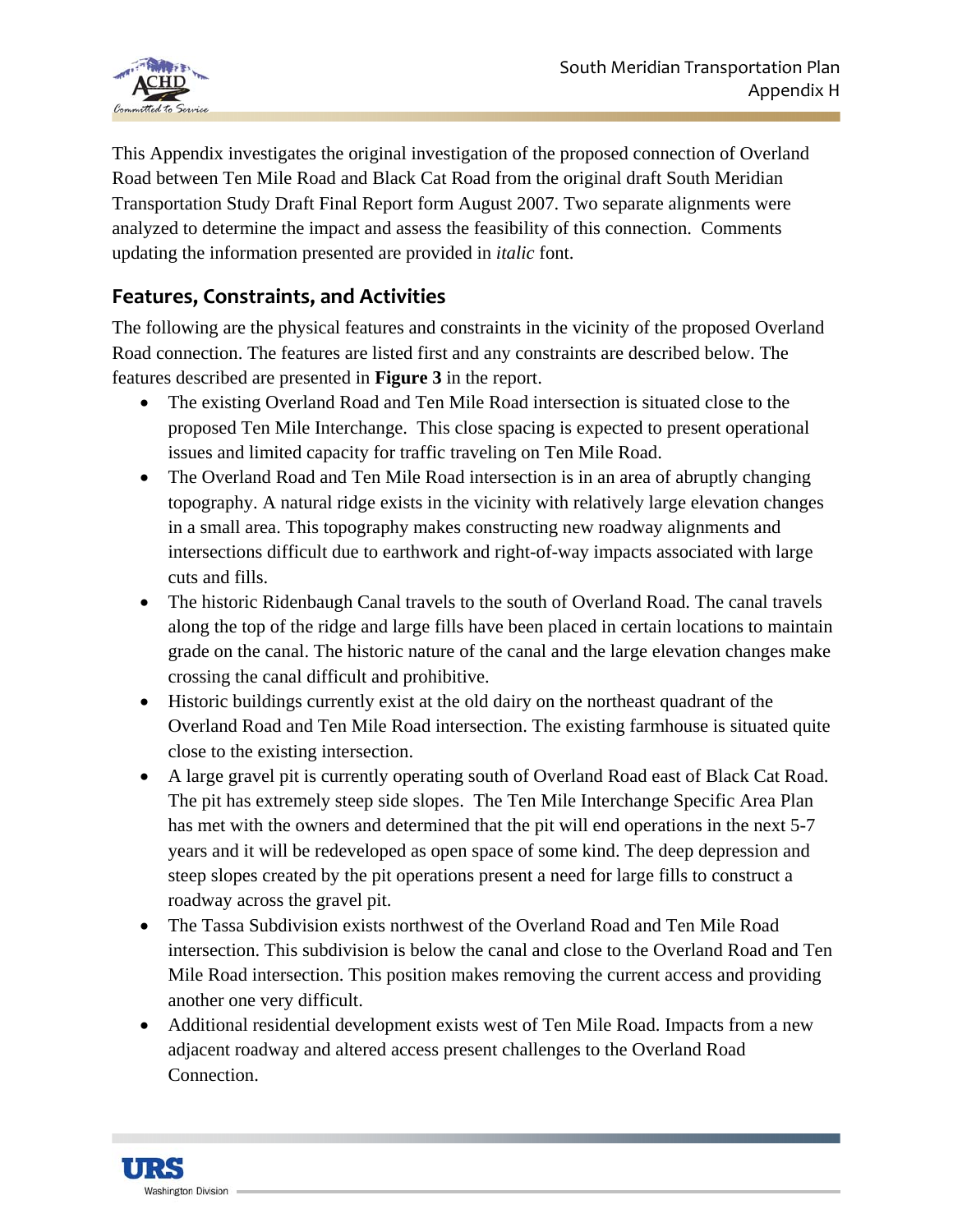

Current on-going activities in the Overland Road area include the following:

- I-84 Ten Mile Interchange Design. This project will design a new interchange to access I-84 at Ten Mile Road in Meridian and complete an environmental document. *The environmental document and design have been completed and approved. The interchange is scheduled to begin construction in 2009.*
- The Ten Mile Interchange Specific Area Plan. This land use plan is being conducted by the City of Meridian to determine the preferred land use around the Ten Mile Interchange. This project is estimating the impacts of the preferred land use on the transportation system and how best to serve the resulting traffic. The City of Meridian and ITD recognize the operational concerns with the Ten Mile Interchange and the Overland Road / Ten Mile Road intersection being spaced too closely together. They are working together to determine how best to provide good access and access management near the interchange.
- The South Meridian Comprehensive Plan Amendment. This project involves working with the community to determine what the future land use in this area is preferred. Several public meetings and workshops have been conducted to develop a preferred alternative. An amendment to the City of Meridian Comprehensive Plan is being prepared to implement the preferred alternative. The area south of I-84 near the Ten Mile interchange is included in the Comprehensive Plan Amendment. *The amendment was adopted in March 2008.*

## **Alternative Alignments**

Two separate alignments were analyzed to determine the impact and assess the feasibility of this connection. The first alternative is an essentially straight connection between the existing Overland Road / Ten Mile Road and Overland Road / Black Cat Road intersections.

The second alternative realigns Overland Road  $\frac{1}{4}$  mile to the south starting roughly  $\frac{1}{2}$  mile east of Ten Mile Road. Overland Road then continues west for about ¾ miles and then aligns with the existing Overland Road / Black Cat Road intersection. This second alternative would require a new intersection of Overland Road at Ten Mile Road.

Conceptual alignments are presented in **Figure 3** in the report. This figure also presents the existing elevations at specific points along the alignments and the estimated grade between points.

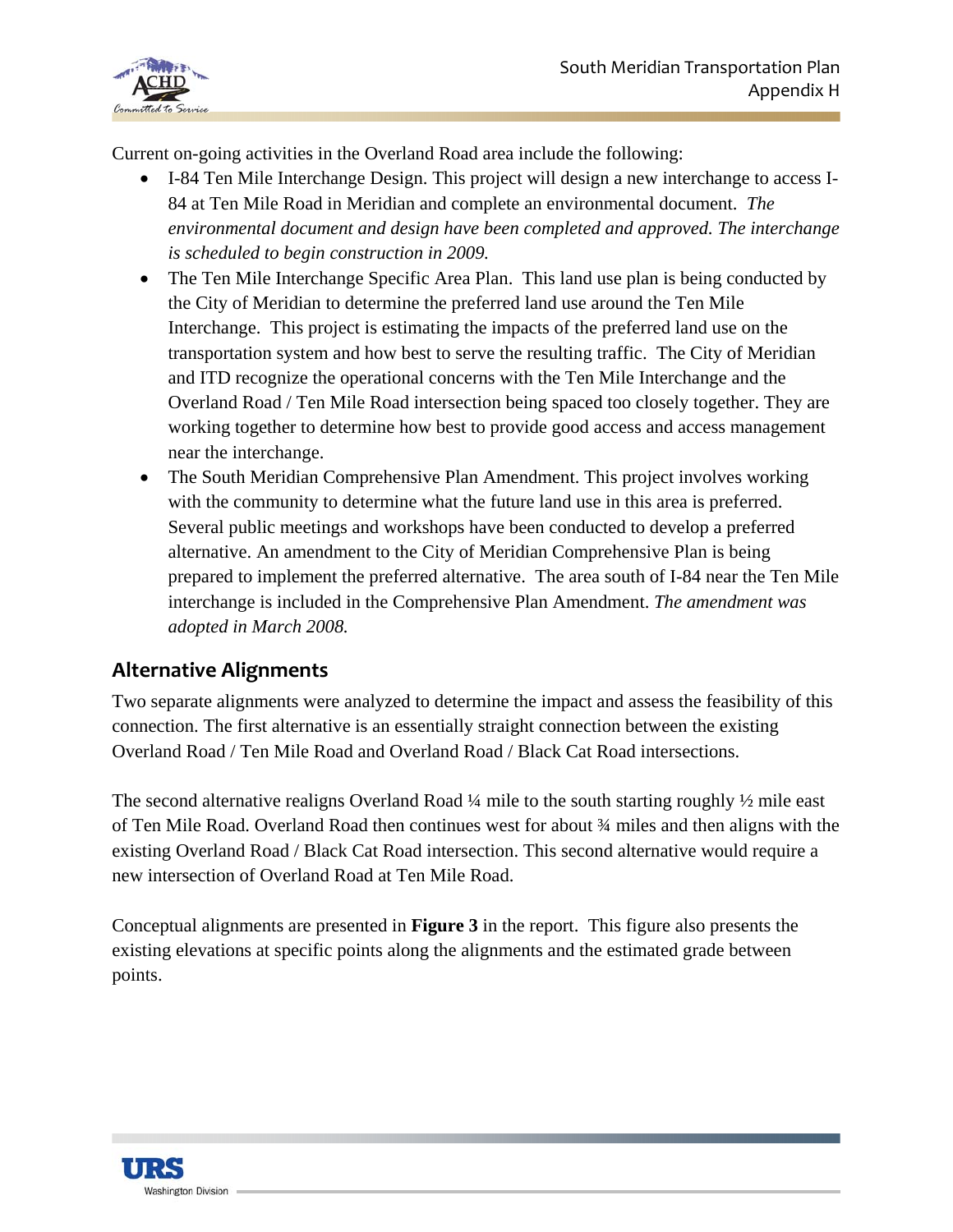

## **Impacts**

### **Earthwork and Terrain**

## **Alternative 1-Straight Overland Road Connection Alignment**

The terrain in the vicinity of the project is near the edge of a large bluff with the Ridenbaugh Canal tracing out a contour line of near constant elevation along the rim. Along with the necessity of crossing the canal twice with the straight alignment, a large amount of earthwork will be required to accommodate the terrain. **Figure 3** presents the approximate existing profile of the proposed alignment. There are slopes approaching 2:1 with relief of greater than 30 feet in at least four different points across the proposed connection. Smoothing this type of terrain will not only be an expensive undertaking, but will affect the local people, homes, businesses, and environment. **Figure H-1** presents the estimated elevations at the points identified in **Figure 3**  in the report. The distance traveled horizontally is found on Column 1. Column 2 presents the estimated elevation for the point in Column 1. Column 3 calculates the difference in elevation from the previous point. Column 4 estimates the grade between the two adjacent points. Column 5 calculates the difference in elevation of each point from the elevation of the existing Overland Road / Ten Mile Road intersection. These elevations are approximate and taken every 0.10 miles for conceptual analysis only. Several slopes in the area are steeper than those calculated in **Figure H-1**.

|                                                          | $\overline{2}$                                                     | 3                                                                                       | 4                                | 5                                                                                 |
|----------------------------------------------------------|--------------------------------------------------------------------|-----------------------------------------------------------------------------------------|----------------------------------|-----------------------------------------------------------------------------------|
| <b>Distance from</b><br><b>Black Cat Road</b><br>(miles) | <b>Elevation of</b><br><b>Exisitng Ground</b><br>(f <sup>t</sup> ) | <b>Change in</b><br><b>Elevation from</b><br><b>Black Cat Road</b><br>(f <sub>t</sub> ) | <b>Estimated Grade</b><br>$(\%)$ | <b>Change in</b><br><b>Elevation from</b><br><b>Overland and Ten</b><br>Mile (ft) |
| $-0.10$                                                  | 2664                                                               | $\Omega$                                                                                | $0.00\%$                         | 45                                                                                |
| 0.00                                                     | 2672                                                               | 8                                                                                       | 1.52%                            | 53                                                                                |
| 0.10                                                     | 2674                                                               | $\overline{2}$                                                                          | 0.38%                            | 55                                                                                |
| 0.20                                                     | 2666                                                               | -8                                                                                      | $-1.52%$                         | 47                                                                                |
| 0.30                                                     | 2647                                                               | $-19$                                                                                   | $-3.60%$                         | 28                                                                                |
| 0.40                                                     | 2654                                                               | 7                                                                                       | 1.33%                            | 35                                                                                |
| 0.50                                                     | 2661                                                               | 7                                                                                       | 1.33%                            | 42                                                                                |
| 0.60                                                     | 2657                                                               | -4                                                                                      | $-0.76%$                         | 38                                                                                |
| 0.70                                                     | 2640                                                               | $-17$                                                                                   | $-3.22%$                         | 21                                                                                |
| 0.73                                                     | 2633                                                               | $-7$                                                                                    | $-4.42%$                         | 14                                                                                |
| 0.80                                                     | 2654                                                               | 21                                                                                      | 5.68%                            | 35                                                                                |
| 0.85                                                     | 2665                                                               | 11                                                                                      | 4.17%                            | 46                                                                                |
| 0.90                                                     | 2659                                                               | -6                                                                                      | $-2.27%$                         | 40                                                                                |
| 1.00                                                     | 2619                                                               | $-40$                                                                                   | $-7.58%$                         | 0                                                                                 |
| 1.10                                                     | 2618                                                               | -1                                                                                      | $-0.19%$                         | -1                                                                                |

#### **Figure H-1. Alternative 1 Straight Overland Road Connection Alignment**

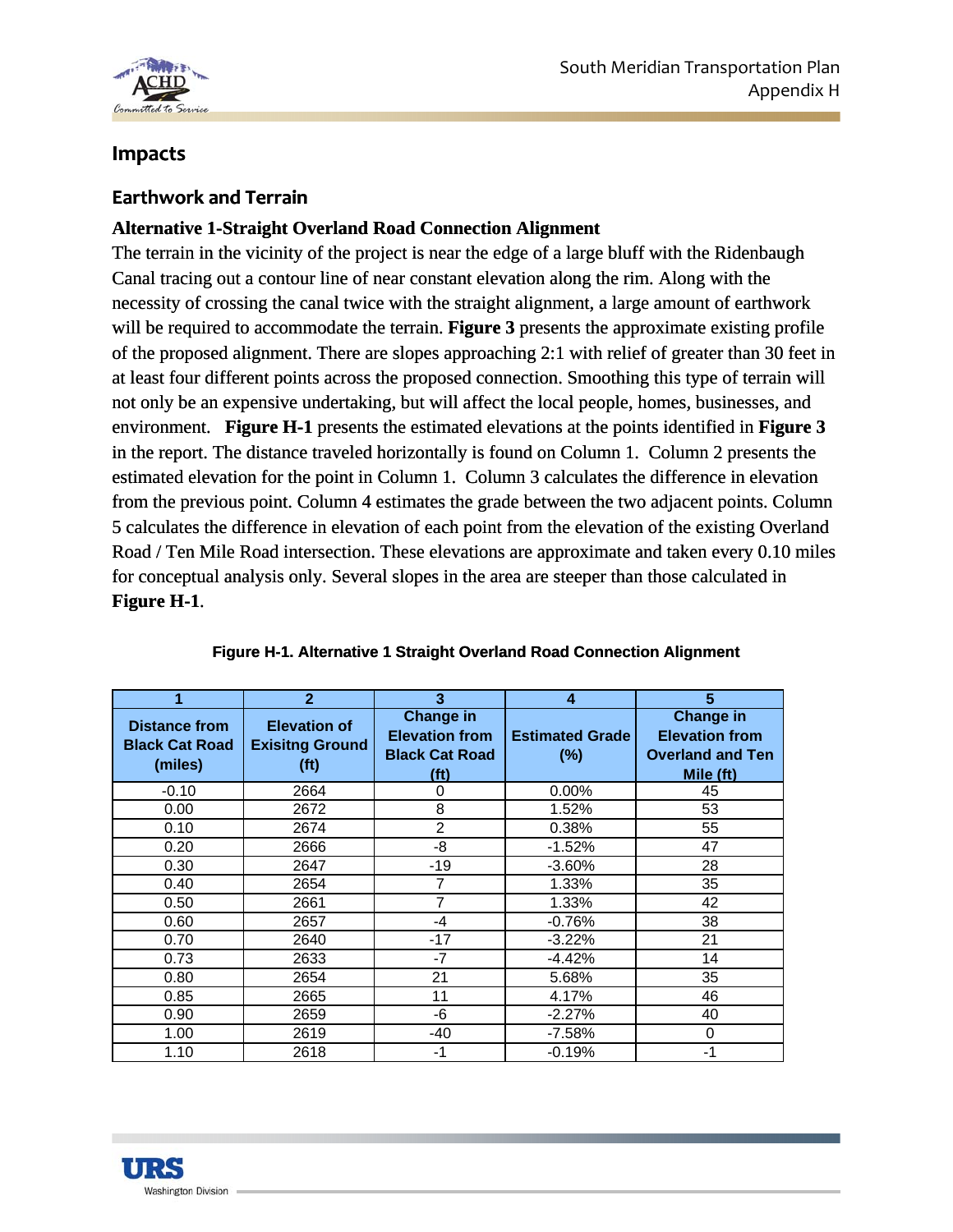

The existing intersection at Overland Road and Ten Mile Road is almost the lowest point along the entire alignment. The elevation and grade changes are reasonable except for the 0.10 mile segment just west of the existing intersection. The extreme terrain in this area, due to the natural bluff and the Ridenbaugh Canal, calls for a 7.58% grade to connect the existing points. This may become steeper when examined more closely with the vertical curves needed to accomplish this elevation change.

The active gravel pit that exists at the western side of the connection has created a deep depression as a part of its activities. This can be seen in points 0.00 to 0.50. The straight alignment crosses through a portion of this gravel pit and significant work would be required to provide a roadway with a reasonable grade through this area. After the pit is done operating, it will be converted into open space, such as a park. When the pit is reclaimed the extreme terrain relief should be reduced.

### **Alternative 2-Realigned Overland Road Connection Alignment**

**Fgiure H-2** presents the approximate existing profile of the proposed realigned Overland Road. estimated elevations at the points identified in **Figure 3**. The distance traveled horizontally is found on Column 1. Column 2 presents the estimated elevation for the point in Column 1. Column 3 calculates the difference in elevation from the previous point. Column 4 estimates the grade between the two adjacent points. Column 5 calculates the difference in elevation of each point from the elevation of the existing Overland Road / Ten Mile Road intersection. These elevations are approximate and taken every 0.10 mile for conceptual analysis only. Several slopes in the area are steeper than those calculated in **Figure H-2**.

The elevation and grade changes are reasonable and less than 3% for most of the proposed alignment. From Black Cat Road along the rim of the gravel pit the elevations are fairly level and the deep depression can be avoided for the most part.

The last two 0.10 mile segments where the realigned Overland Road crosses the Ridenbaugh Canal and then ties into the existing Overland Road show the most drastic grade changes. The extreme terrain in this area, due to the natural bluff and the Ridenbaugh Canal, calls for a 7.39% grade followed by a 4.17% grade to connect the existing points. Overland Road to the east of Ten Mile Road will have to be elevated as it leaves the existing alignment to reduce the elevation difference as Overland Road travels over the Ridenbaugh Canal. The needed fill and right-ofway will be less than is required by Alternative 1.

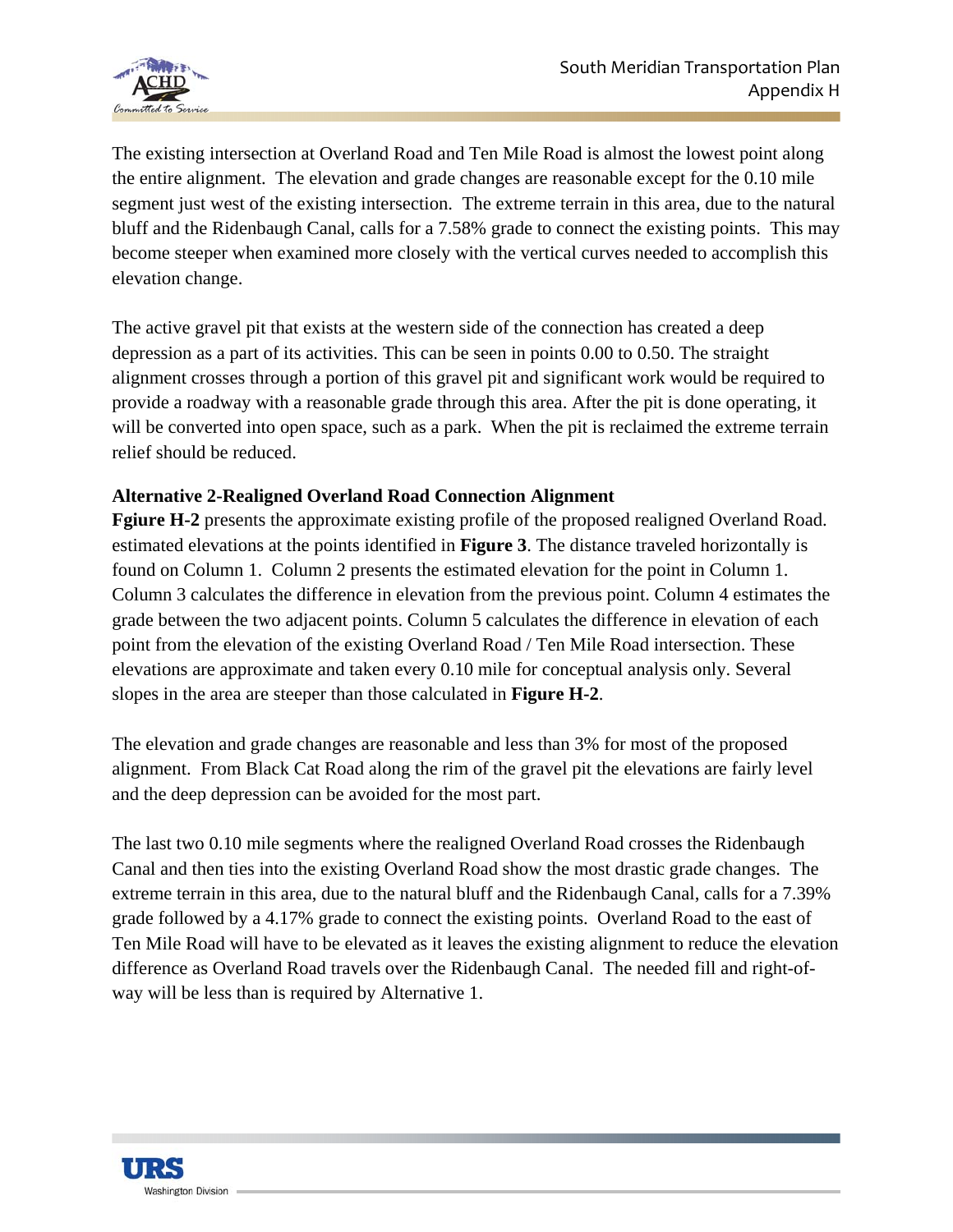

| <b>Distance from</b><br><b>Black Cat Road</b><br>(miles) | <b>Elevation of</b><br><b>Exisitng Ground</b><br>(f <sup>t</sup> ) | <b>Change in</b><br><b>Elevation from</b><br><b>Black Cat Road</b><br>(f <sup>t</sup> ) | <b>Estimated Grade</b><br>$(\%)$ | <b>Change in</b><br><b>Elevation from</b><br><b>Overland and Ten</b><br>Mile (ft) |
|----------------------------------------------------------|--------------------------------------------------------------------|-----------------------------------------------------------------------------------------|----------------------------------|-----------------------------------------------------------------------------------|
| $-0.10$                                                  | 2664                                                               | 0                                                                                       | 0.00%                            | 45                                                                                |
| 0.00                                                     | 2672                                                               | 8                                                                                       | 1.52%                            | 53                                                                                |
| 0.10                                                     | 2674                                                               | $\overline{2}$                                                                          | 0.38%                            | 55                                                                                |
| 0.20                                                     | 2674                                                               | 0                                                                                       | 0.00%                            | 55                                                                                |
| 0.30                                                     | 2674                                                               | $\mathbf 0$                                                                             | 0.00%                            | 55                                                                                |
| 0.40                                                     | 2671                                                               | -3                                                                                      | $-0.57%$                         | 52                                                                                |
| 0.50                                                     | 2675                                                               | 4                                                                                       | 0.76%                            | 56                                                                                |
| 0.60                                                     | 2667                                                               | -8                                                                                      | $-1.52%$                         | 48                                                                                |
| 0.70                                                     | 2664                                                               | $-3$                                                                                    | $-0.57%$                         | 45                                                                                |
| 0.80                                                     | 2657                                                               | $-7$                                                                                    | $-1.33%$                         | 38                                                                                |
| 0.85                                                     | 2662                                                               | 5                                                                                       | 1.89%                            | 43                                                                                |
| 0.90                                                     | 2669                                                               | 7                                                                                       | 2.65%                            | 50                                                                                |
| 1.00                                                     | 2671                                                               | $\overline{2}$                                                                          | 0.38%                            | 52                                                                                |
| 1.10                                                     | 2668                                                               | $-3$                                                                                    | $-0.57%$                         | 49                                                                                |
| 1.20                                                     | 2665                                                               | -3                                                                                      | $-0.57%$                         | 46                                                                                |
| 1.30                                                     | 2650                                                               | $-15$                                                                                   | $-2.84%$                         | 31                                                                                |
| 1.40                                                     | 2611                                                               | -39                                                                                     | $-7.39%$                         | -8                                                                                |
| 1.50                                                     | 2591                                                               | $-20$                                                                                   | $-3.79%$                         | $-28$                                                                             |

| Figure H-2. Alternative 2 Realigned Overland Road Connection Alignment |
|------------------------------------------------------------------------|
|------------------------------------------------------------------------|

The developer of the southeast quadrant of the Ten Mile Road/Overland Road intersection has acquired the land where the realigned Overland Road will leave the existing alignment and travel to Ten Mile Road. The developer has expressed a desire to provide this realigned Overland Road to ACHD and the City of Meridian. His participation will make developing this alignment very attractive by providing the right-of-way and earthwork needed to make this realignment feasible east of Ten Mile Road.

*The developer seeking to develop the southeast quadrant of the Ten Mile Road/Overland Road intersection expressed a desire to provide a realigned Overland Road through his property to a new intersection on Ten Mile Road. Developer participation in providing a portion of this second alternative realignment, including the necessary right-of-way and earthwork east of Ten Mile Road, made it feasible when coupled with the potential improvement to traffic operation issues associated with the interchange. This portion of the proposed Overland Road Connection was approved and adopted by the ACHD Commission and the developer has worked with ACHD and the City of Meridian to design and complete the earthwork up to Ten Mile Road. It is anticipated that this roadway will be completed as part of the Ten Mile interchange project construction.*

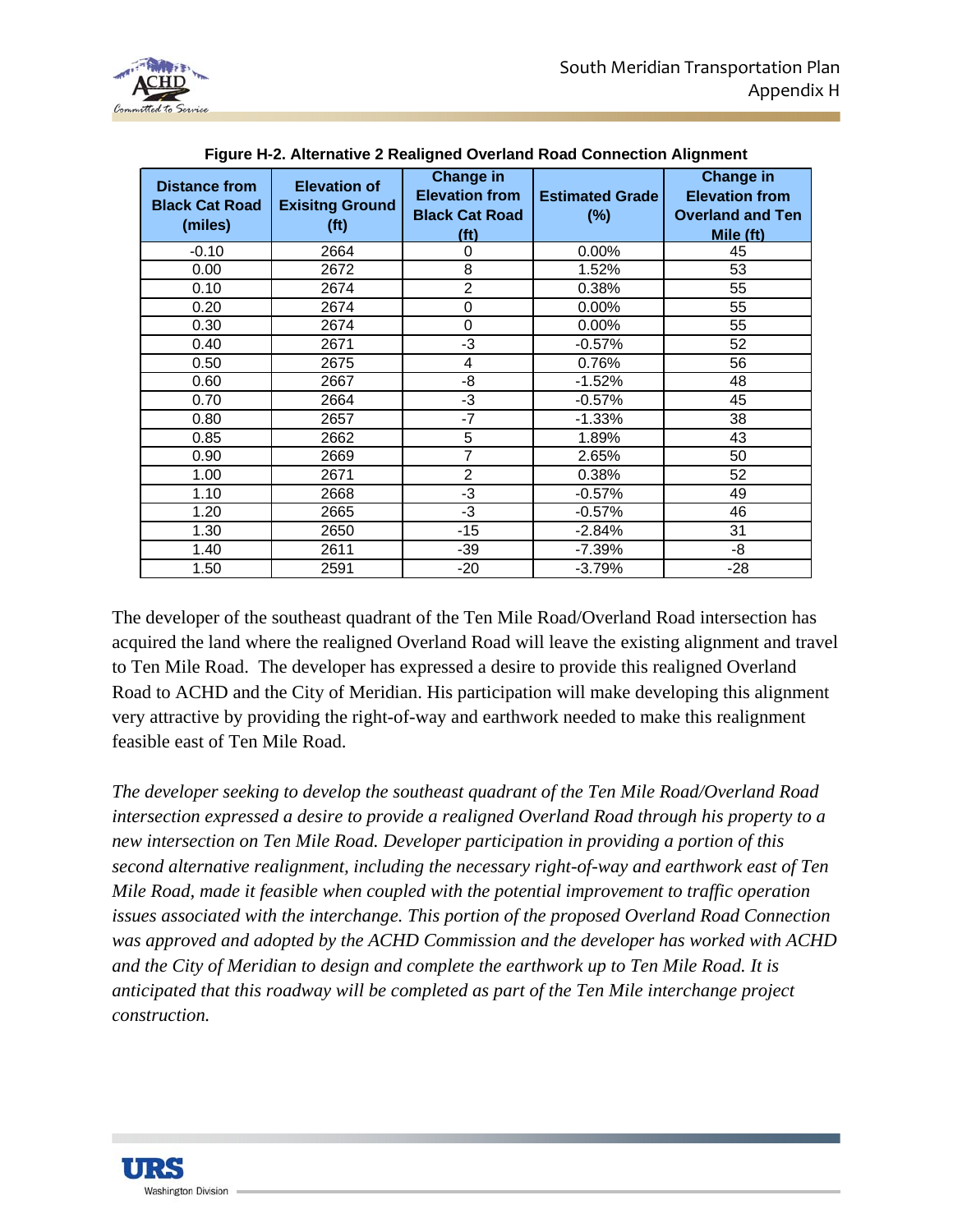

## **Environmental**

There are two historic sites in the vicinity of the project, one including several buildings at the dairy in the northeast quadrant of Ten Mile Road and Overland Road and the other being the Ridenbaugh Canal. There are also several residences in a number of small subdivisions in the area. There is a large, active gravel pit on the east side of Black Cat Road.

 *Many of the environmental issues identified have been mitigated for or avoided with the design plans for the Ten Mile interchange.* 

## **Alternative 1-Straight Overland Road Connection Alignment**

Both historic sites will be impacted by the straight alignment for the proposed connection. The dairy will be impacted with the widening of Overland Road and the improved intersection of Ten Mile Road and Overland Road. Current ACHD right-of-way for Overland Road is 50 feet, 25 feet on either side from the center of the roadway. The existing farmhouse sits within 30 feet of the right-of-way line for Overland Road. Widening Overland Road to 5-lanes will require 96 feet of right-of-way, 48 feet on either side from the center of the roadway. This right-of-way would essentially take up all the land between the current Overland Road and the farmhouse in the northeast quadrant of the existing intersection. If additional fill is needed to raise the elevation of Overland Road, as described earlier, this fill would either require the farmhouse to be removed completely or a large retaining wall to be built to keep the elevated roadway fill from physically impacting the farmhouse.

The Ridenbaugh Canal will have to be crossed at least twice and up to five times for a straight alignment. As depicted in **Figure 3** these crossings will be relatively simple to design and construct but difficult to implement due to the historic nature of the canal. Also, the large fills needed to raise Overland Road over the canal and meet design standards for an acceptable grade are not practical.

The impacts to both of these historic sites, the dairy buildings and the Ridenbaugh Canal, will be difficult to mitigate due to the potential section 4(f) designation of these features.

The straight alignment will impact approximately 40 single family homes in the nearby neighborhood. The added noise and emissions will have a significant impact on the neighborhood. The alignment would place the roadway through the existing yards and near the houses of up to 10 residential homes. Several of these would have to be bought and removed to accommodate the roadway.

The straight alignment would also pass through the northern section of the gravel pit. The pit most likely will be reclaimed for another use in the next 5-10 years. Therefore, any potential environmental issues with it are not anticipated.

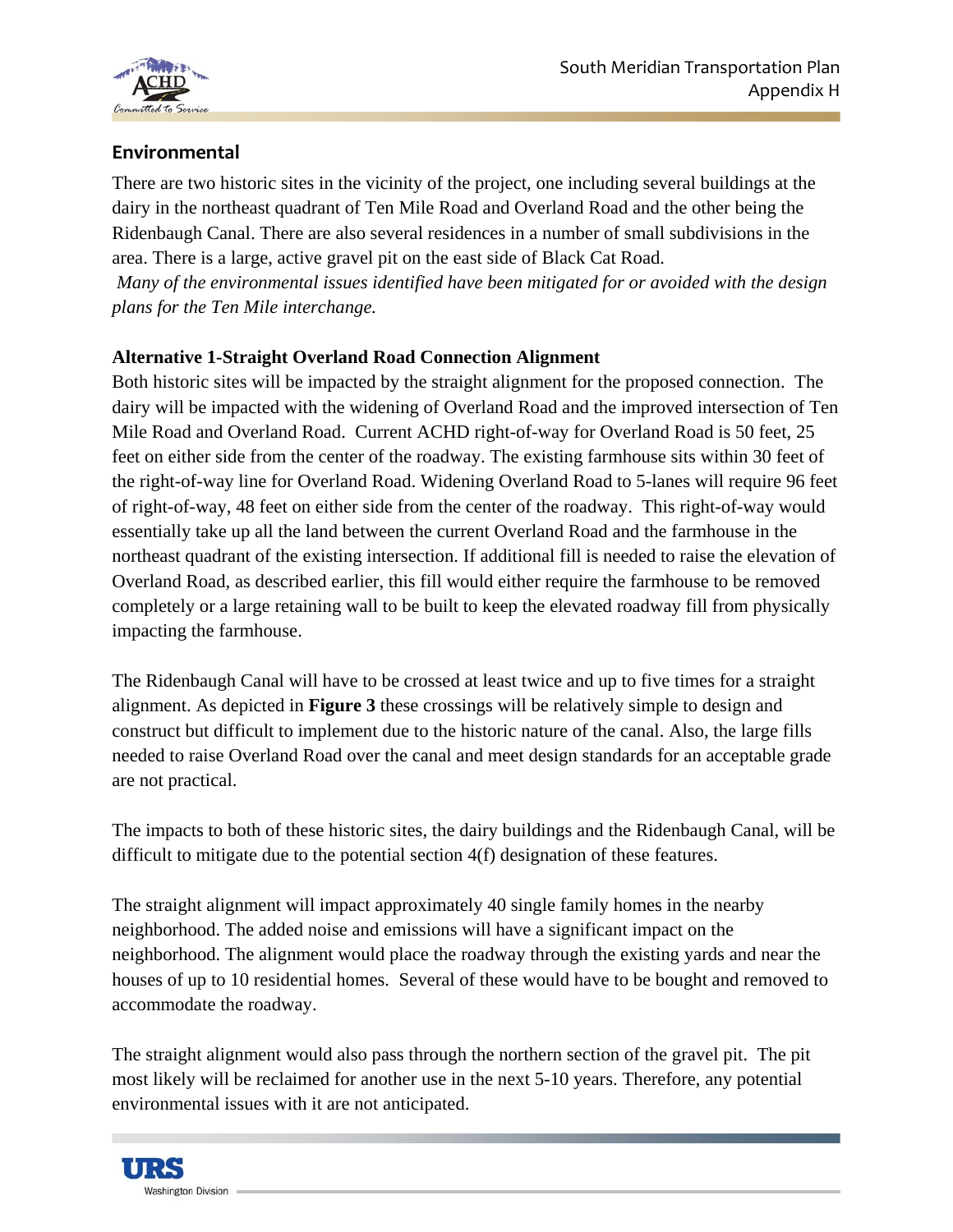

### **Alternative 2-Realigned Overland Road Connection Alignment**

The dairy will not be impacted with the realigned Overland Road alternative. The intersection of Ten Mile Road and Overland Road will be shifted roughly ¼ mile to the south and away from the dairy.

The Ridenbaugh Canal will have to be crossed only one time to provide the realigned Overland Road connection, as depicted in **Figure 3**. The roadway alignment could be routed to cross the Ridenbaugh Canal at an existing crossing east of Ten Mile Road. This crossing will be relatively easy to design and construct and should be easier to justify as a crossing of the historic canal that exists today.

The realigned Overland Road connection will impact two single family homes in the vicinity. One of these is near the existing Ridenbaugh Canal crossing. Another farm is located west of Ten Mile Road near where the realigned Overland Road would travel. It is assumed that these homes will be removed as part of the redevelopment. The realigned Overland Road will also pass through fields near two homes along Nova Lane. Routing the roadway to the south of the canal moves it away from the remaining existing neighborhoods. Redevelopment of the area will be tied to the realigned Overland Road to provide good access to proposed homes.

The realigned Overland Road Connection would travel along the northern edge of the gravel pit and then pass through the northern section to tie into the existing Black Cat Road / Overland Road intersection. The pit most likely will be reclaimed for another use in the next 5-10 years. Therefore, any potential environmental issues with it are not anticipated.

The Overland Road connection from Ten Mile Road to Black Cat Road will be an entirely new roadway and is not currently included in the CIP. This segment of roadway will require a 5-lane section to accommodate the forecasted traffic volumes from both models at an acceptable LOS D.

Overland Road from McDermott Road to Black Cat Road is not scheduled in the CIP for improvements. However, this segment will require widening if the Overland Road connection both east and west of Ten Mile Road is constructed. The projected volumes require a 5-lane section to operate at LOS D. The segment from Ten Mile Road to Linder Road also requires a 5 lane section. Additionally, detailed traffic studies need to be conducted to determine the appropriate roadway cross-section.

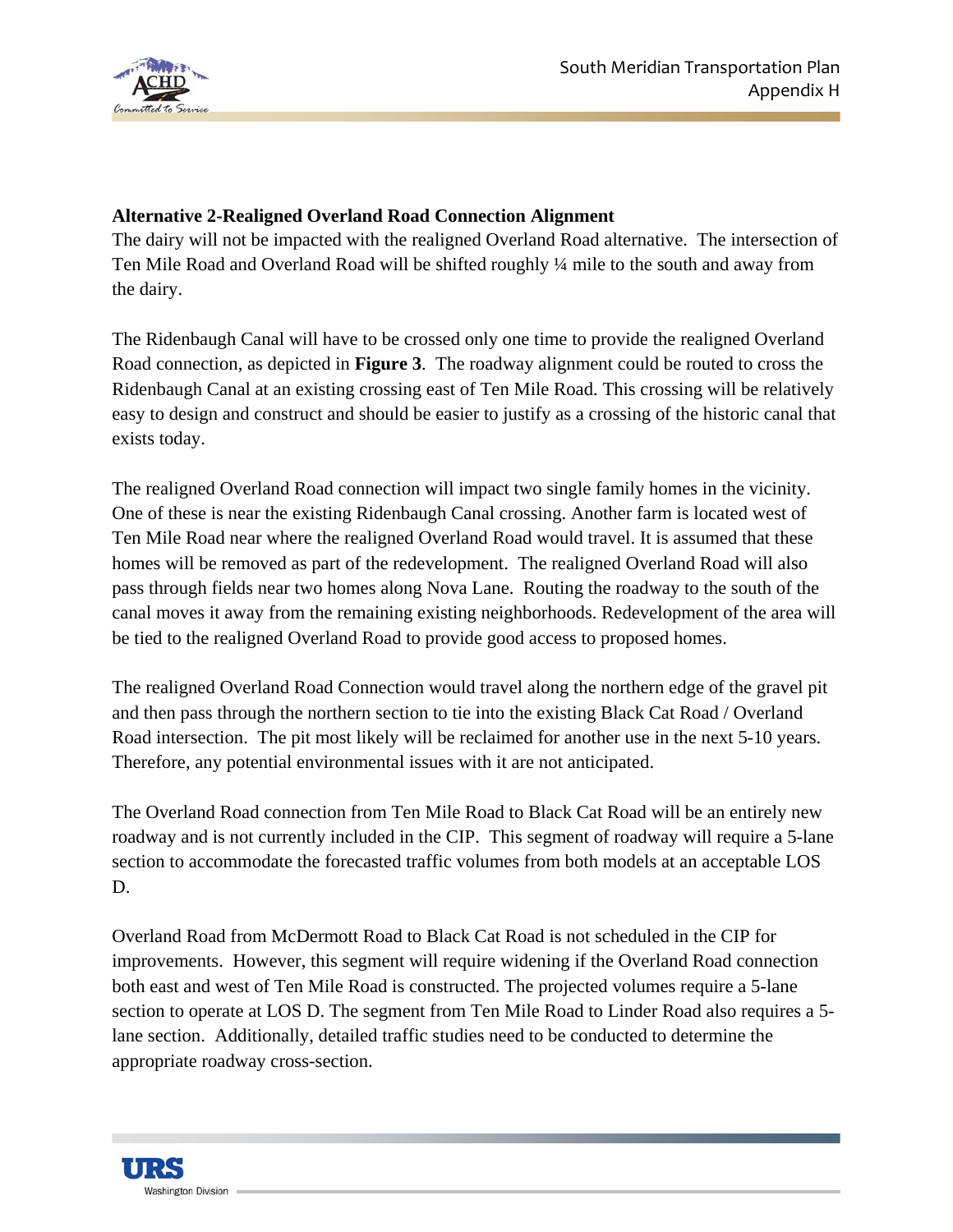

Overland Road does not continue west of McDermott Road. The proposed connection will not extend Overland Road into Canyon County and will only serve local traffic accessing their homes in this area. The proposed interchange at Ten Mile Road will provide access for local residents as well as for regional trips. Franklin Road on the north side of I-84 and Victory Road and Amity Road on the south side connect Canyon County to Ada County and will serve as regional roadways.

Discussions were held with the Nampa Highway District and the City of Nampa Public Works Department to discuss the potential for a future extension of Overland Road from Robinson Road to McDermott Road. Orchard Avenue and Airport Road could both be extended to connect with Overland Road. However, neither the Nampa Highway District nor the City of Nampa has any plans to extend either of these roads to connect with Overland Road at this time.

Airport Road intersects McDermott Road roughly ¼ mile south of the Overland Road and McDermott Road intersection. The City of Nampa does plan to widen Airport Road to 5-lanes in the future as well as eliminate some reverse curves in the alignment. If Overland Road is connected from Ten Mile Road to Black Cat Road a direct connection with Airport Road would provide a regional arterial south of I-84. This may be a feasible project in the future and discussions with the City of Nampa should be conducted if the Overland Road connection both east and west of Ten Mile Road is constructed.

*The City of Nampa is planning to conduct an Airport Road Corridor Study in the future. Discussion and coordination with the City of Nampa should be conducted include the Overland Road Connection in this study effort. This work will investigate the potential improvements in more detail and may include recommendations that may replace those included in this study. Airport Road is planned for widening to a 5-lane cross section. If the Overland Road Connection does occur, the Airport Road/Overland Road corridor would travel parallel to I-84 from the City of Nampa through the City of Boise. Therefore it is prudent to plan on maintaining a 5-lane cross section through the proposed connection.* 

## **Overland Road Connection Recommendations**

The South Meridian Transportation Study recommends the realigned Overland Road connection from Black Cat Road to Ten Mile Road in future transportation plans based on the following reasons:

- The Ten Mile Interchange design and Specific Area Study both recommend the removal or relocation of the Overland Road and Ten Mile Road intersection to provide better traffic signal spacing and access management on Ten Mile.
- The environmental impacts are minimal with this alignment.